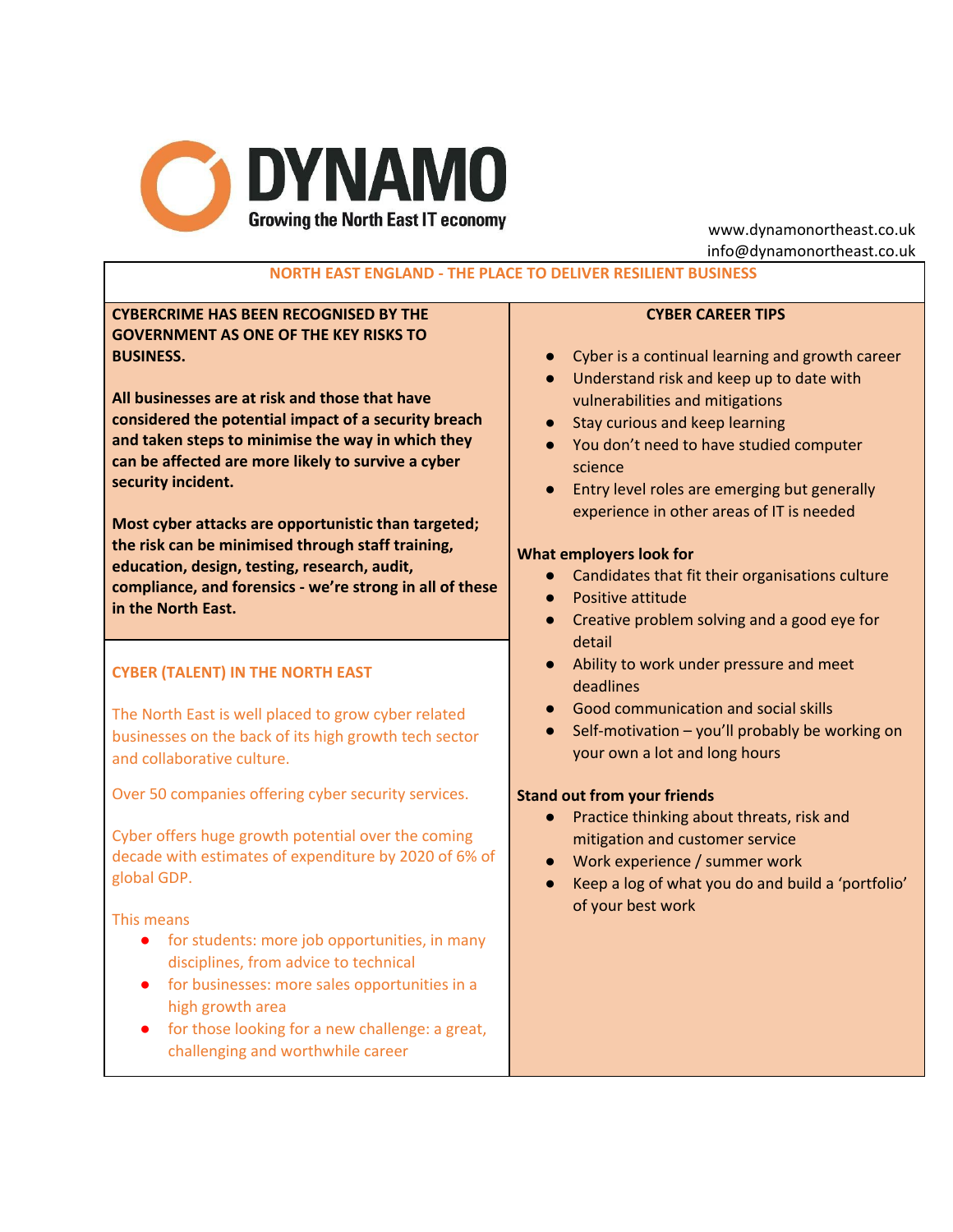| Cyber affects all businesses of all sizes across all |  |
|------------------------------------------------------|--|
| sectors.                                             |  |

#### **CYBER SERVICES IN THE NORTH EAST**

PAYMENT CARD STANDARDS AND PAYMENT/CREDIT CARD FORENSICS • DATA STORAGE AND PROCESSING FOR BLUE-CHIP COMPANIES AND HIGH-PROFILE INDIVIDUALS . ENSURING THE GOVERNMENT CAN COLLECT TAXES . LOCAL AND REGIONAL POLICE FORCES AND CYBERCRIME UNITS • KEEPING NHS, EMERGENCY SERVICES AND GOVERNMENT SYSTEMS AND DATA SECURE AND AVAILABLE • MAKING SURE A THIRD OF THE COUNTRY'S WORKERS CAN GET PAID • SAFE WI-FI FOR MOST OF THE WORLD'S TRAINS • SECURE E-COMMERCE, ON-LINE FINANCIAL TRANSACTIONS AND BANKING • SECURING LEADING LOTTERY, ONLINE GAMING, BINGO AND CASINO PLATFORMS • SECURING MANUFACTURING PROCESSES – FROM PASTIES TO BEER, WIND TURBINES AND CARS • SECURITY AND COMPLIANCE AUDITS • SECURITY AND COMPLIANCE CERTIFICATION (ISO 27001, 27017, BS10012, CYBER ESSENTIALS ETC.) • ANTI-FRAUD, SUPPORT AND EARLY-WARNING NETWORKS • INFORMATION SECURITY AND DATA PROTECTION ADVICE AND CONSULTANCY • LEGAL ADVICE AND INSURANCE • WORKPLACE RECOVERY CENTRES • VULNERABILITY AND PENETRATION TESTING • BUSINESS CONTINUITY CONSULTANCY AND REHEARSAL • AWARENESS TRAINING • PHISHING SIMULATION • PROTECTING NATIONAL INFRASTRUCTURE, WATER AND ENERGY SUPPLIES • MANAGED SECURITY SERVICES (SECURITY MANAGER AS A SERVICE)

| THE NORTH EAST'S A GREAT CYBER PLACE                                                                                                                                                                                                                                                                           |                                                                                                                                                                                                                                                                                                                                                                                                         |
|----------------------------------------------------------------------------------------------------------------------------------------------------------------------------------------------------------------------------------------------------------------------------------------------------------------|---------------------------------------------------------------------------------------------------------------------------------------------------------------------------------------------------------------------------------------------------------------------------------------------------------------------------------------------------------------------------------------------------------|
| Great facilities, expertise and educational institutions                                                                                                                                                                                                                                                       |                                                                                                                                                                                                                                                                                                                                                                                                         |
| 5 universities - two accredited Academic<br>$\bullet$<br>Centres of Excellence in Cyber Security (out of                                                                                                                                                                                                       | <b>ABOUT DYNAMO NORTH EAST</b>                                                                                                                                                                                                                                                                                                                                                                          |
| 17 in the UK)<br>Over 400 students studying cyber related<br>$\bullet$<br>subjects<br>Local research specialisations such as<br>Data<br>$\Omega$<br>Fintech<br>$\Omega$<br>Identity<br>$\mathbf 0$<br>Privacy<br>$\circ$<br>Trust<br>$\Omega$<br>CCTV analysis<br>$\mathbf 0$<br>Digital build<br>$\mathbf 0$  | The north east's industry-led IT cluster<br>Brings together all sorts of people working in IT<br><b>Schools</b><br>$\bullet$<br><b>Colleges</b><br>$\bullet$<br><b>Training providers</b><br>$\bullet$<br><b>Universities</b><br>$\bullet$<br><b>IT Companies</b><br>$\bullet$<br>Companies with IT sections<br>$\bullet$<br>Councils, health, emergency services,<br>$\bullet$<br>Government           |
| Renewable and offshore energy<br>$\mathbf 0$<br>Advance manufacturing<br>$\mathbf 0$<br>National Innovation Centre for Data<br>National Innovation Centre for Ageing<br>$\bullet$<br>HMRC and DWP volume processing centres<br>$\bullet$<br>Highest proportion of students studying STEM<br>subjects in the UK | Connects organisations with similar interests through<br>events, conferences and awards<br>Dynamo's Cyber Achievements<br>Secured core funding for the workstream<br>$\bullet$<br>#CyberFest18 - 5 events, 500 delegates<br>$\bullet$<br>Regular bi-monthly events<br>$\bullet$<br><b>School taster events</b><br>$\bullet$<br>#CyberFest19 - 11 events<br>$\bullet$<br>Cyber 101 bootcamp<br>$\bullet$ |